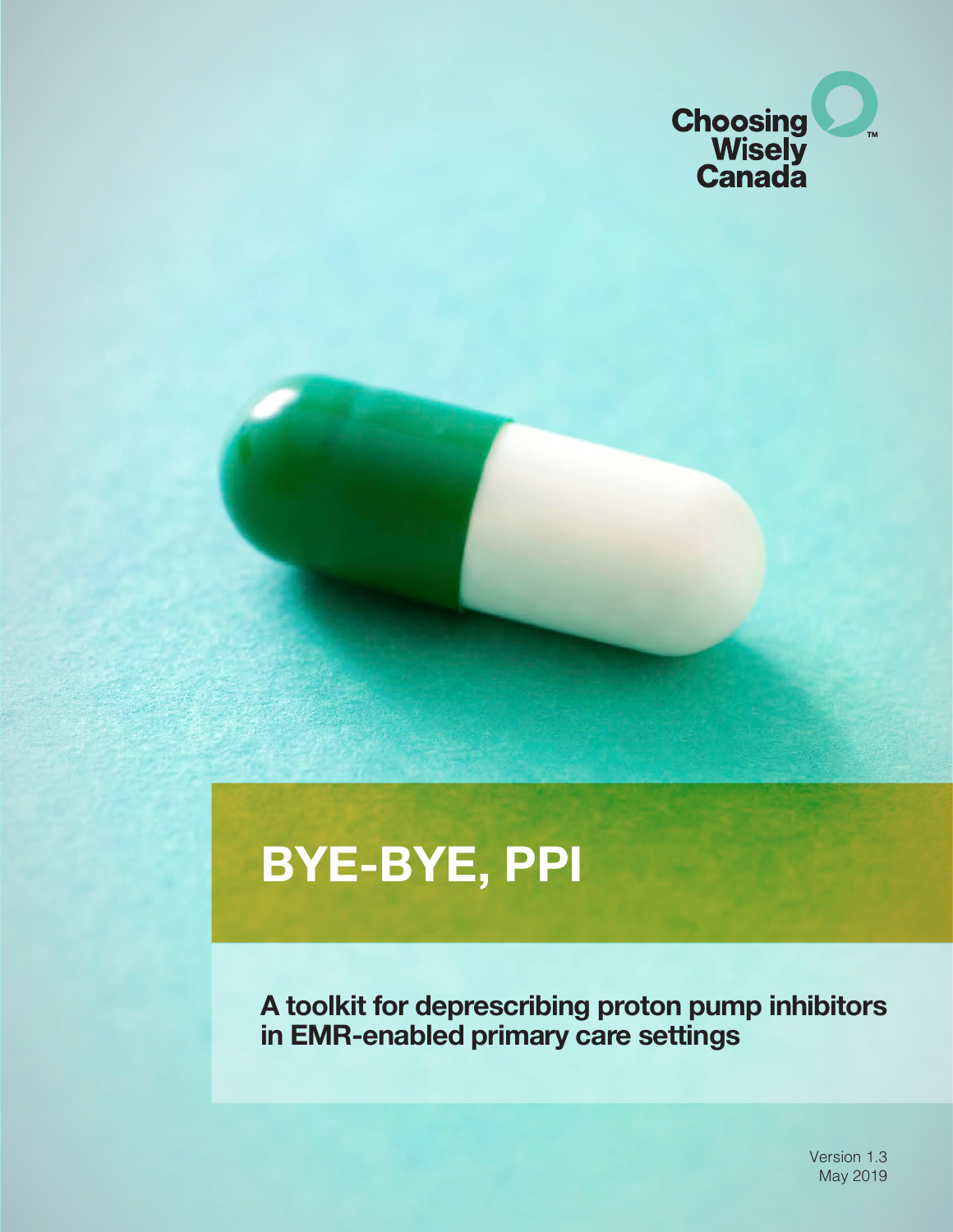### **Don't maintain long-term Proton Pump Inhibitor (PPI) therapy for gastrointestinal symptoms without an attempt to stop / reduce PPI at least once per year in most patients.**

Canadian Association of Gastroenterology, Choosing Wisely Canada recommendation #1

**Don't renew long-term proton pump inhibitor (PPI) therapy for gastrointestinal symptoms without an attempt to stop or reduce (taper) therapy at least once per year for most patients.**

> Canadian Pharmacists Association Choosing Wisely Canada recommendation #4

### **Don't continue a proton pump inhibitor at discharge unless there is a compelling reason to continue therapy.**

Canadian Society of Hospital Pharmacists Choosing Wisely Canada recommendation #3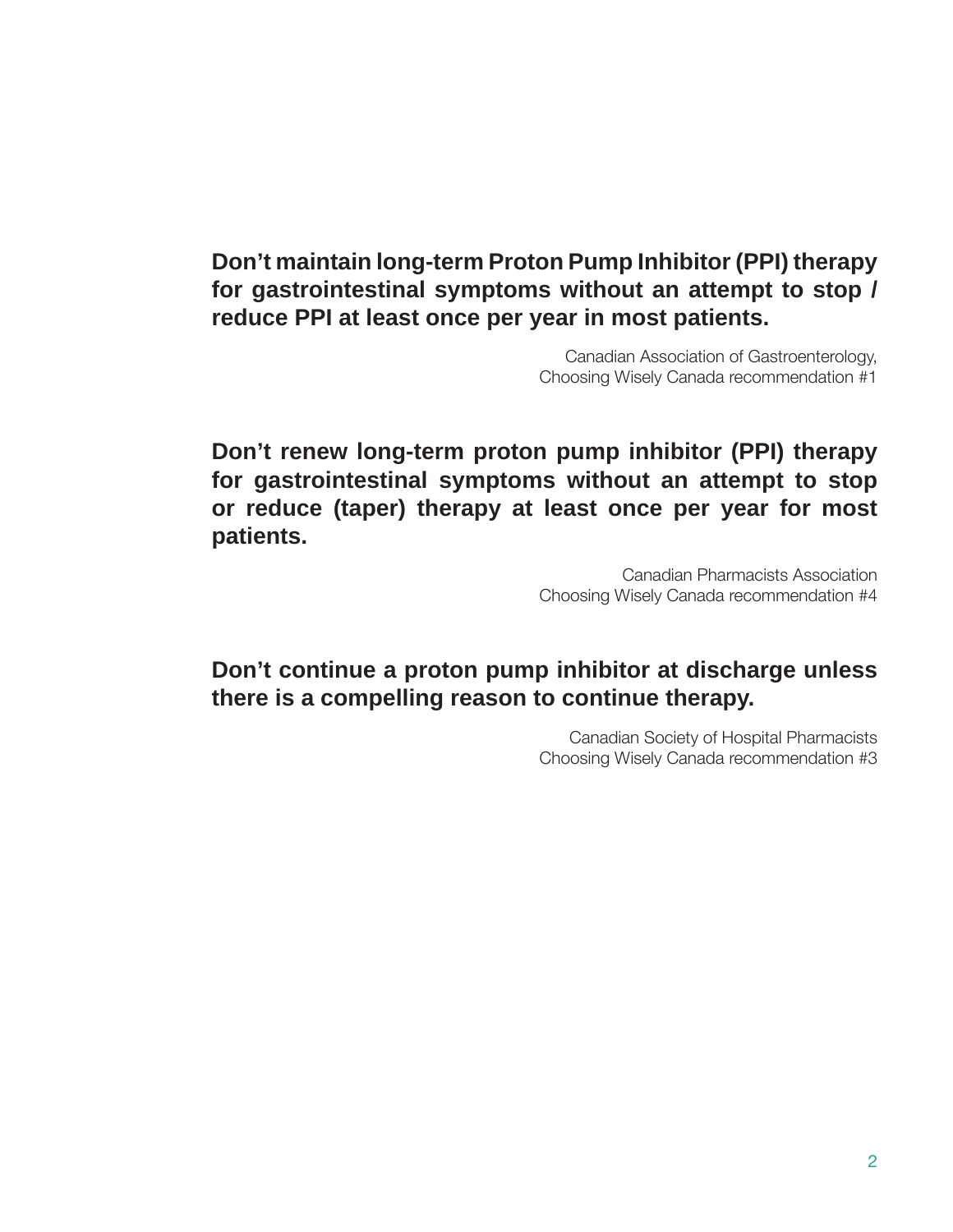

### **Inspiration for this Toolkit**

Proton pump inhibitors (PPIs) are often used inappropriately, without an indication, or for longer durations than recommended. At the Toronto Western Hospital Family Health Team, primary care providers of adults taking a PPI for 8 weeks with an upcoming periodic health examination were reminded to reassess therapy via electronic medical record (EMR) messaging. A PPI deprescribing tool was uploaded into the EMR as a second reminder and to guide reassessment and deprescribing where indicated. Using this strategy, 43 of 46 patients on PPIs (93%) had their PPI reassessed, resulting in 11 patients (26%) having their PPI deprescribed.

#### Reference:

Walsh K, et al. Deprescribing in a Family Health Team: A Study of Chronic Proton Pump Inhibitor Use. *J Prim Health Care* 8 (2), 164-171. 6 2016.

This toolkit was inspired by the work of the Toronto Western Hospital Family Health Team and the following individuals: Kate Walsh, Debbie Kwan, Patricia Marr, Christine Papoushek, W Kirk Lyon and Maria Cino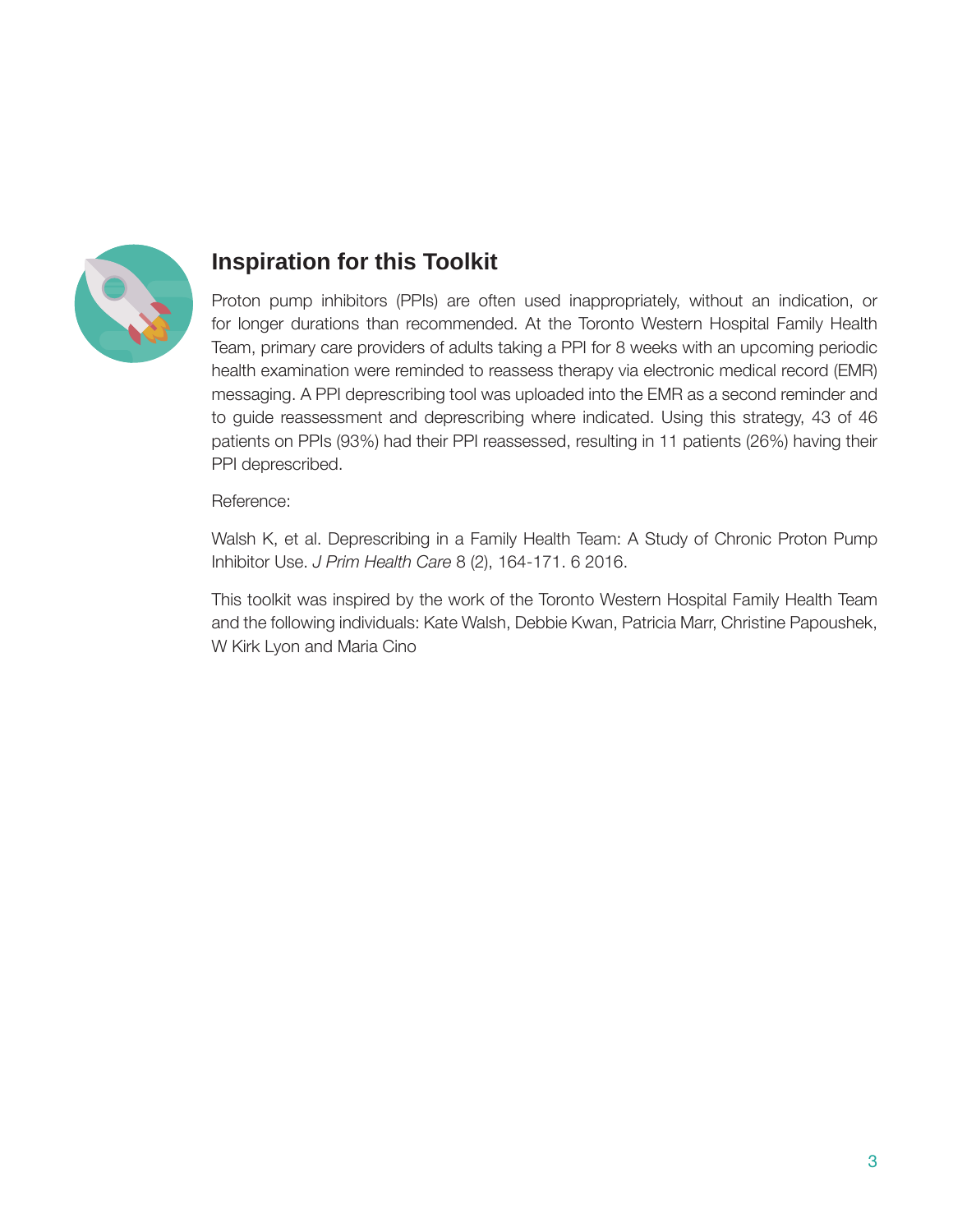

### **Introduction**

This toolkit was created to support the implementation of interventions to reduce long-term prescription of proton pump inhibitors (PPI) where an indication is lacking. It can be used by physicians in community practice or by long-term care organizations to help achieve improvements in patient safety related to over-prescribing.



### **Make sure this toolkit is right for you**

This toolkit is well suited for your institution if you suspect that you have patients who are using PPIs on a continual basis and there has been no attempt to reduce their dosage or stop PPI use.



## **Key ingredients of this intervention**

This toolkit may help you reduce PPI overuse in your clinical setting by introducing the following changes:

- Shared and enhanced understanding among clinicians of indications and risks of longterm PPI use
- Pro-active identification of patients taking current PPI longer than a specified duration
- Enhanced, standardized documentation for patients with a solid indication for long-term PPI use
- Standardized tapering, reduction and / or deprescribing of PPI for a percentage of patients who lack indication for ongoing use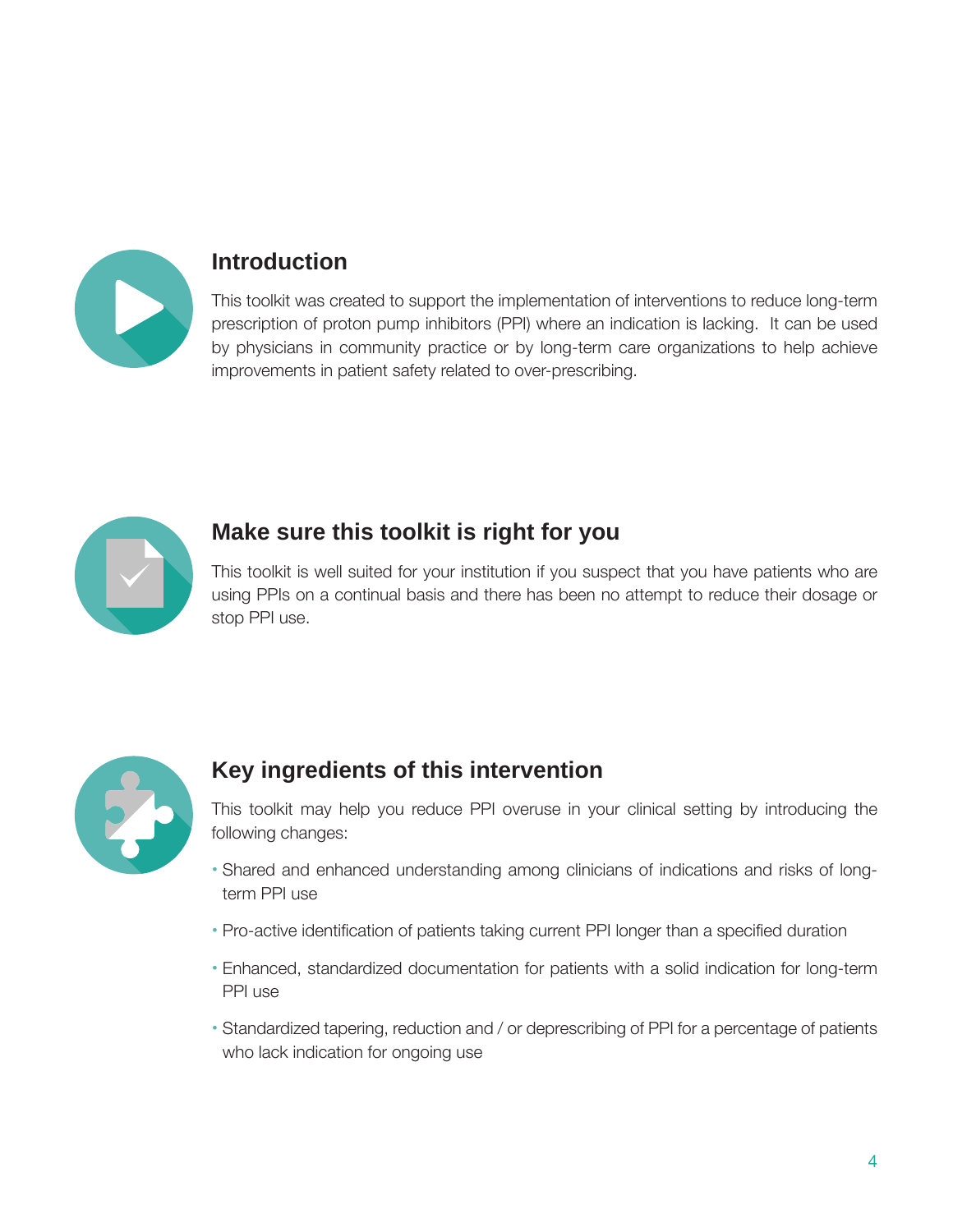#### **1. Achieving clinician consensus regarding appropriate indications for long-term PPI use**

This is an important place to start. Evidence-informed criteria should be consulted such as, 'Approaches for stopping or dose reduction of PPIs in those who may not need lifelong treatment' by the RxFiles<sup>1</sup> or CMAJ Decisions article 'Potential harms of proton pump inhibitor therapy: rare adverse effects of commonly used drugs'.<sup>2</sup>

#### Appropriate indications for PPI use > 8 weeks' duration

- Prior GI bleed
- Barrett's esophagus
- Los Angeles Grade D (severe) esophagitis
- Ongoing NSAID use
- Dual antiplatelet therapy (with prior UGIB, or one other risk factor)
- Ongoing hypersecretory conditions

Evidence-informed information outlining risks and adverse events associated with long-term PPI use is also important for the clinical team to understand.<sup>1,2</sup>

#### Risks of long-term PPI use

- Enteric infections (C. difficile, Campylobacter, Salmonella)
- Fractures
- Pneumonia (hospital or community acquired)
- Spontaneous Bacterial Peritonitis in cirrhosis patients
- Hypomagnesemia
- Acute Interstitial Nephritis
- Vitamin B12 deficiency

The goal is to achieve consensus among all physicians / nurse practitioners (NP) in your clinic before proceeding to the next step.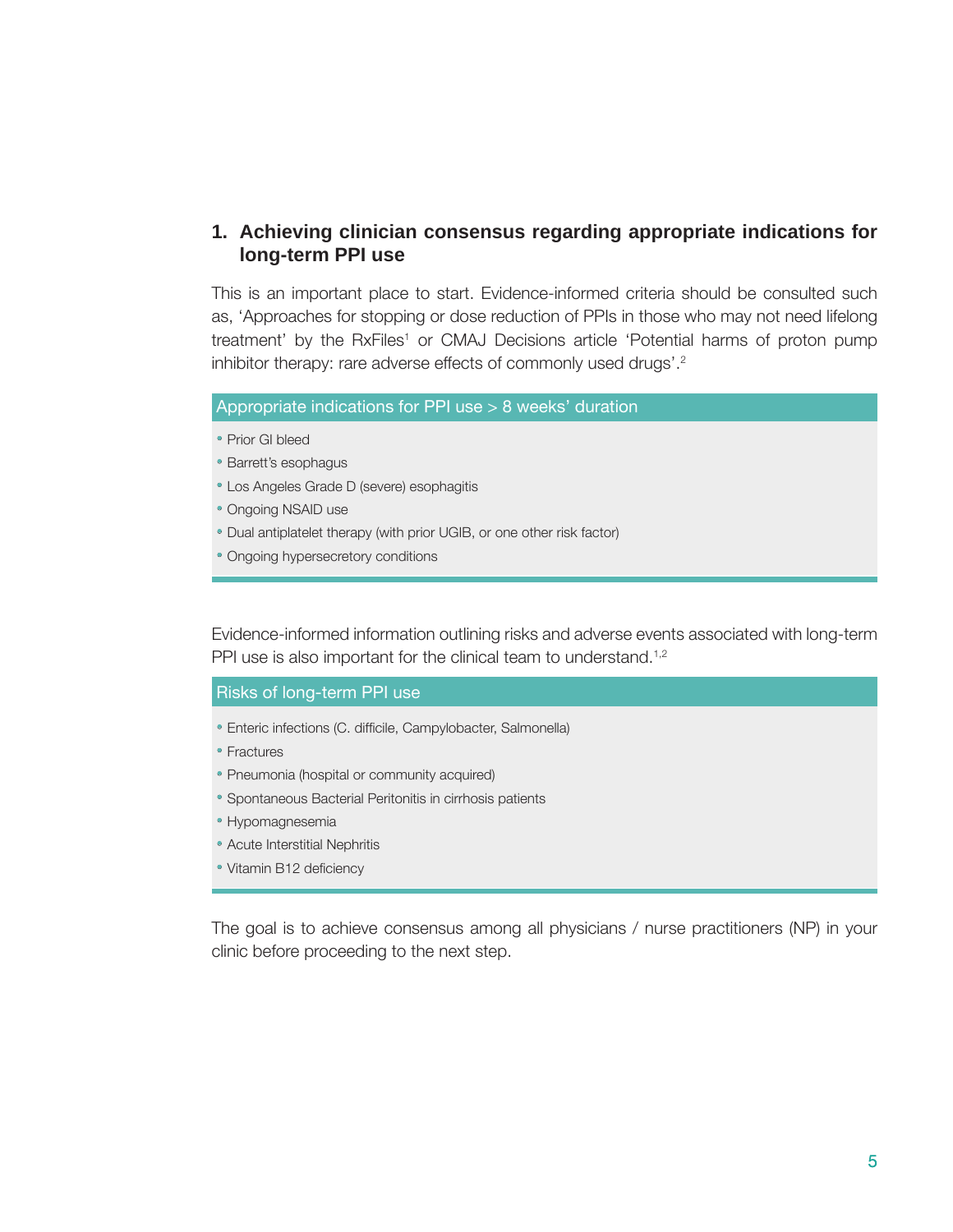#### **2. Engaging allied health providers in deprescribing initiative**

In team settings, nurses, pharmacists or physician assistants often have contact with patients around chronic disease management and/or health promotion. They typically have positive working relationships with patients, and are well positioned to deliver or reinforce the message about risks of ongoing PPI use and the potential impact on individual patient safety. They can provide telephone or in-person follow-up after a specified duration of time, to see how the deprescribing effort is going, and to help patients troubleshoot rebound symptoms.

When doing clinician education, make sure to include these team members, and outline the important role they can play in improving patient safety. Consider making two or four-week telephone follow-up a standard part of the intervention, provided by a non-physician team member.

Where possible, include data managers and quality leads in your quality improvement initiatives. These experts hold a wealth of knowledge that will be important as you consider implementing interventions and accessing data.

#### **3. Selecting an approach to capturing patients**

Once physician consensus has been reached and team members have been engaged, you are ready to deploy a specific intervention to promote PPI deprescribing for patients lacking an indication.

#### Flag charts of patients booked for upcoming periodic health exams:

This strategy was used by Toronto Western Family Health Team in 2015<sup>3</sup>. They used EMR messaging to alert the clinicians of adults taking a PPI for  $\geq 8$  weeks with an upcoming periodic health exam, and reassessed with the guidance of a standardized tool. This strategy resulted in 26% of patients having their PPI deprescribed.

Steps to implementation:

- 1) Create EMR search to identify patients on PPI with upcoming periodic health exam.
- 2) Send standardized EMR message to clinicians.
- 3) Consider standardized EMR message to AHP from physician or nurse practitioner to follow up by phone in two to four weeks.
- 4) Provide mechanism for feedback to implementation team regarding outcome of efforts. This could be a searchable form in the EMR, or a message so that the implementation team can tabulate results.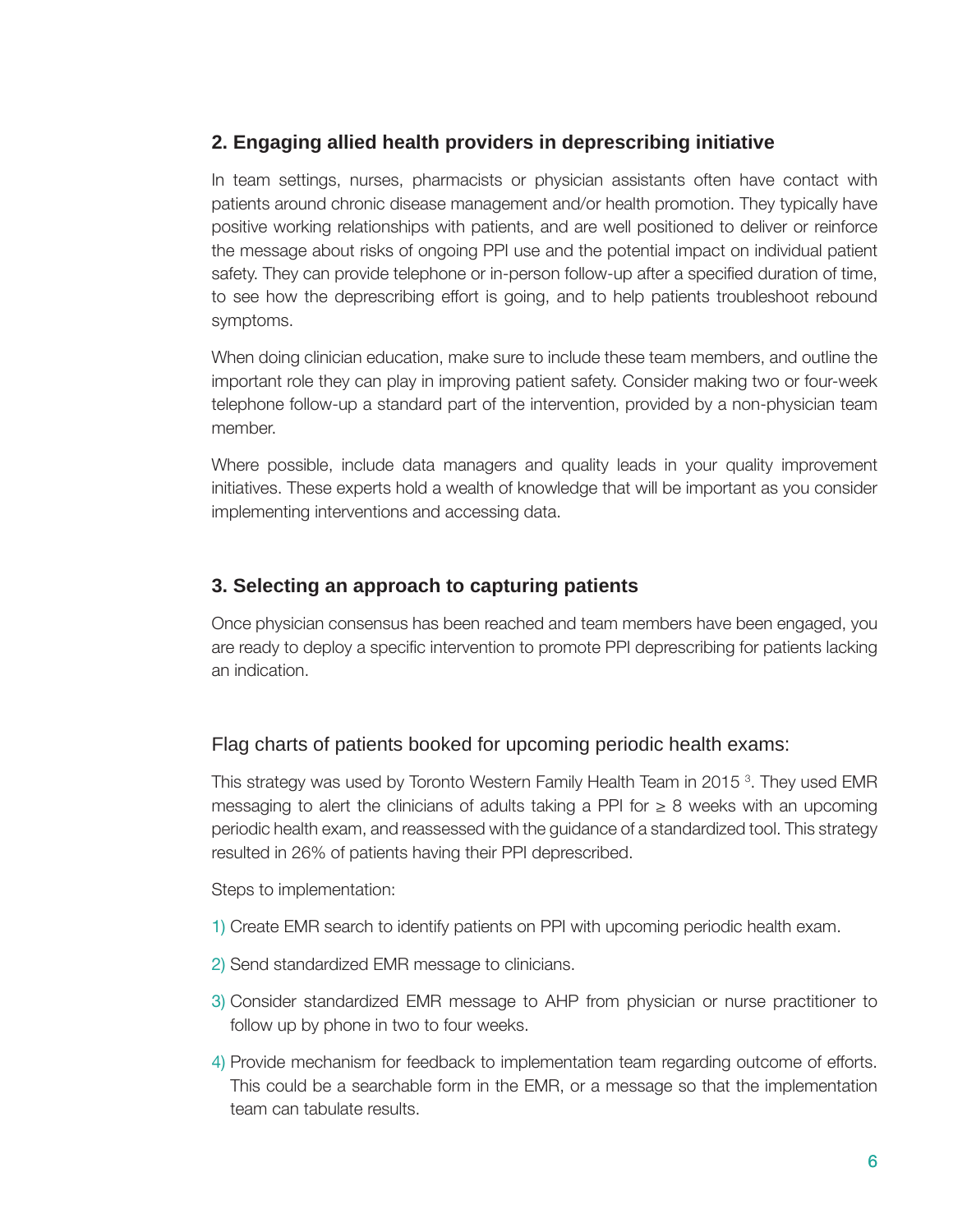#### EMR reminder:

Most EMRs can flag all charts with specified criteria. For example, a reminder stating "Consider deprescribing PPI" could easily be placed into all charts of active patients (visit within past 3 years) who had a PPI in the current medication list, where that PPI had been prescribed for > 8 weeks.

Steps to implementation:

- 1) Design a reminder. The reminder should have a built-in mechanism that automatically turns it off once any of the following occurs:
	- a) Printing of educational handout that is given to the patient (see Patient Resources section for sample handouts); or
	- b) Loading of an EMR template with searchable fields that track which patients were/were not eligible for PPI deprescribing (see example below)
- 2) Test EMR reminder on test patients for workability, then apply to charts
- 3) In the first two weeks, seek feedback from clinicians about what works and what does not work; adjust if needed.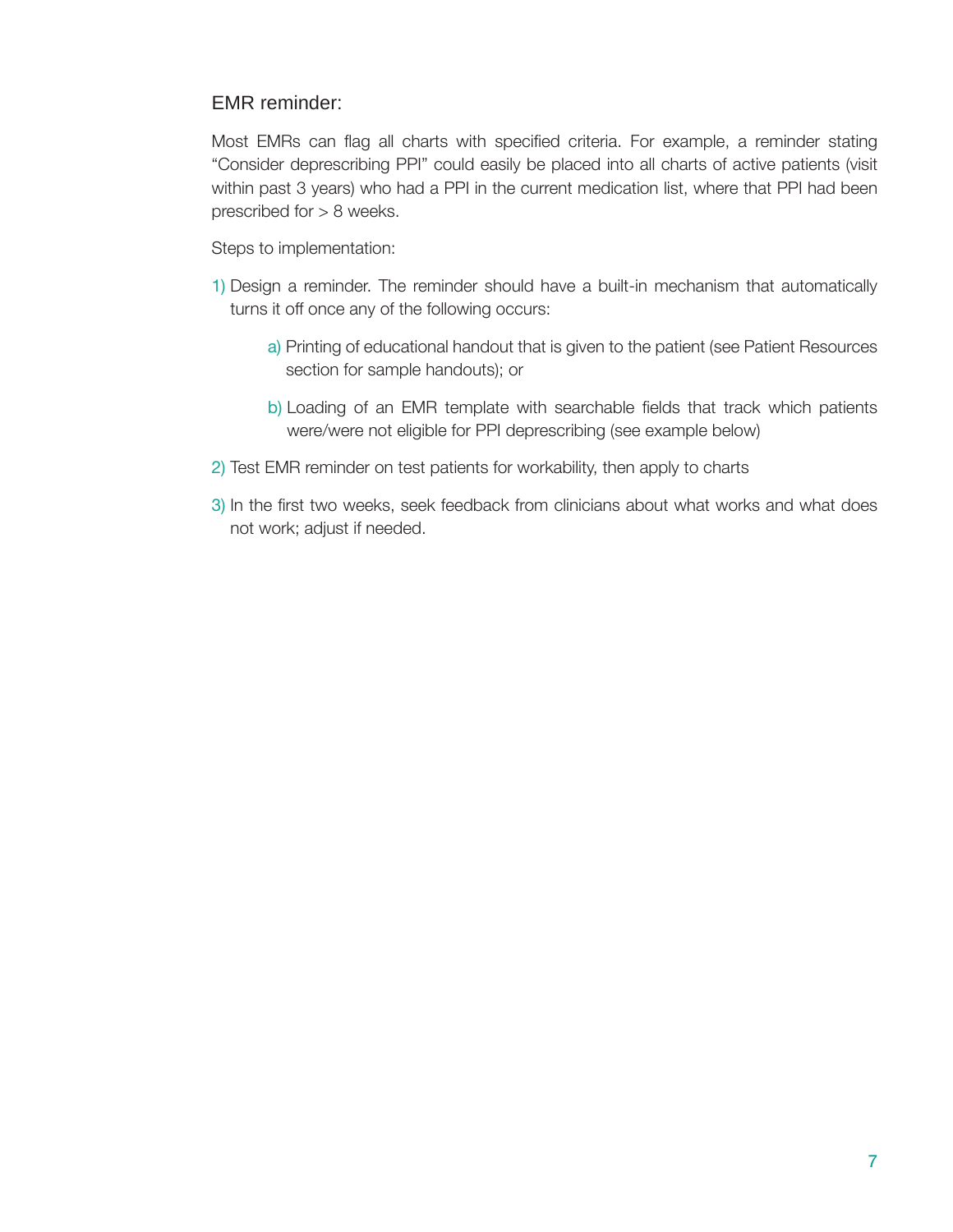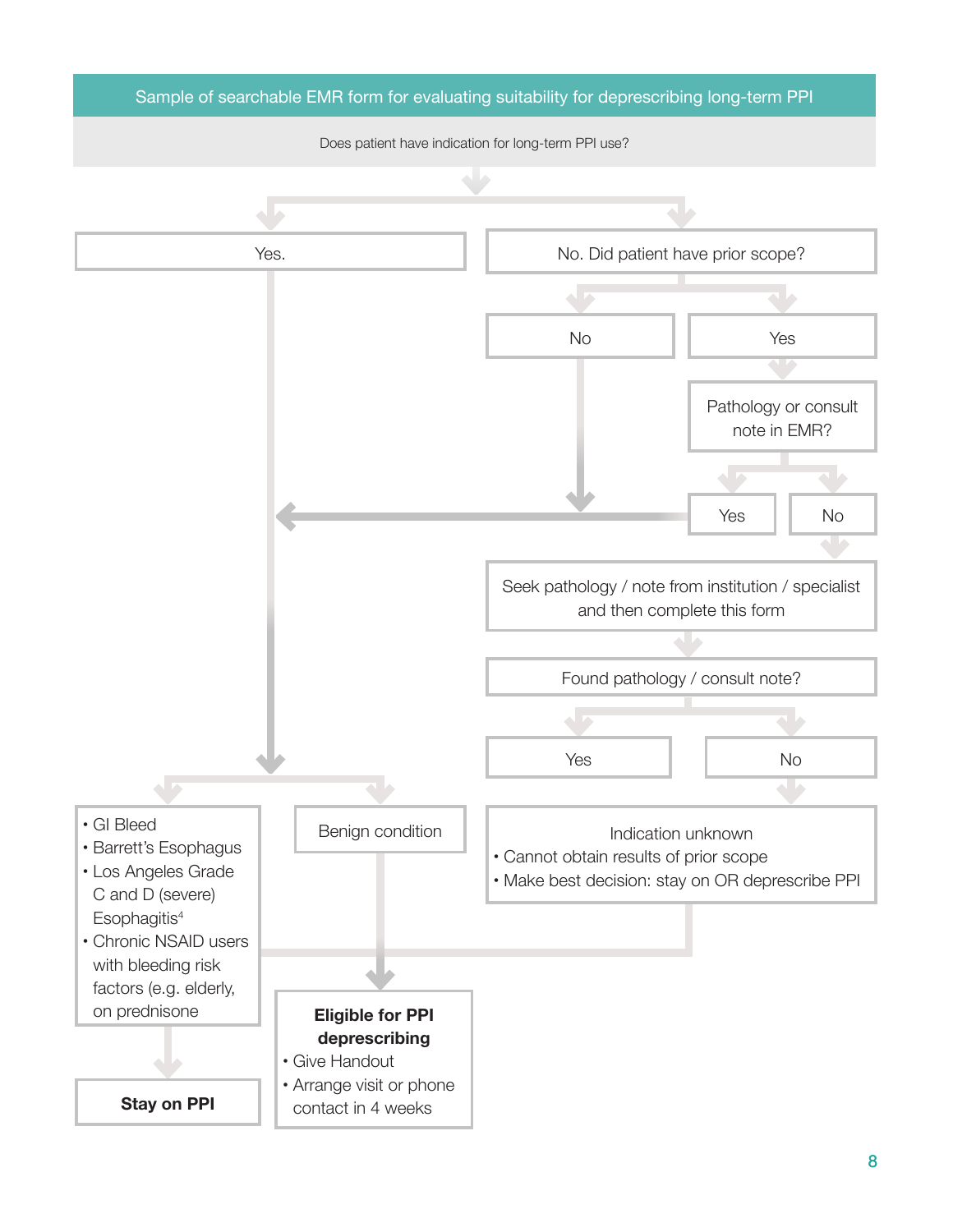#### 4. Deprescribing PPIs among eligible patients

Tapering or deprescribing is the first step to reducing inappropriate PPI use. Doctors, nurse practitioners or pharmacists can help to decide on the best approach to using less PPIs. They can advise on how to reduce the dose, whether to stop it altogether, or how to make lifestyle changes that can prevent heartburn symptoms from returning. Occasional use of medications like Antacids or H2 RA blockers may be appropriate and are safer than PPIs.

Reducing the dose might involve taking the PPI once daily instead of twice daily, lowering the number of milligrams (e.g. from 30 mg to 15 mg, or 40mg to 20mg, or 20mg to 10mg depending on the drug), or taking the PPI every second day for some time before stopping.

Some patients will have rebound symptoms. Patients need to be forewarned about this, and they need coping strategies. Clinical algorithms, such as the one below, can be used in a health care setting as a reassessment tool. The PPI Deprescribing Algorithm from deprescribing.org includes follow up recommendations for patients whose PPI dosage could be lowered or discontinued and used on an 'as needed' basis.4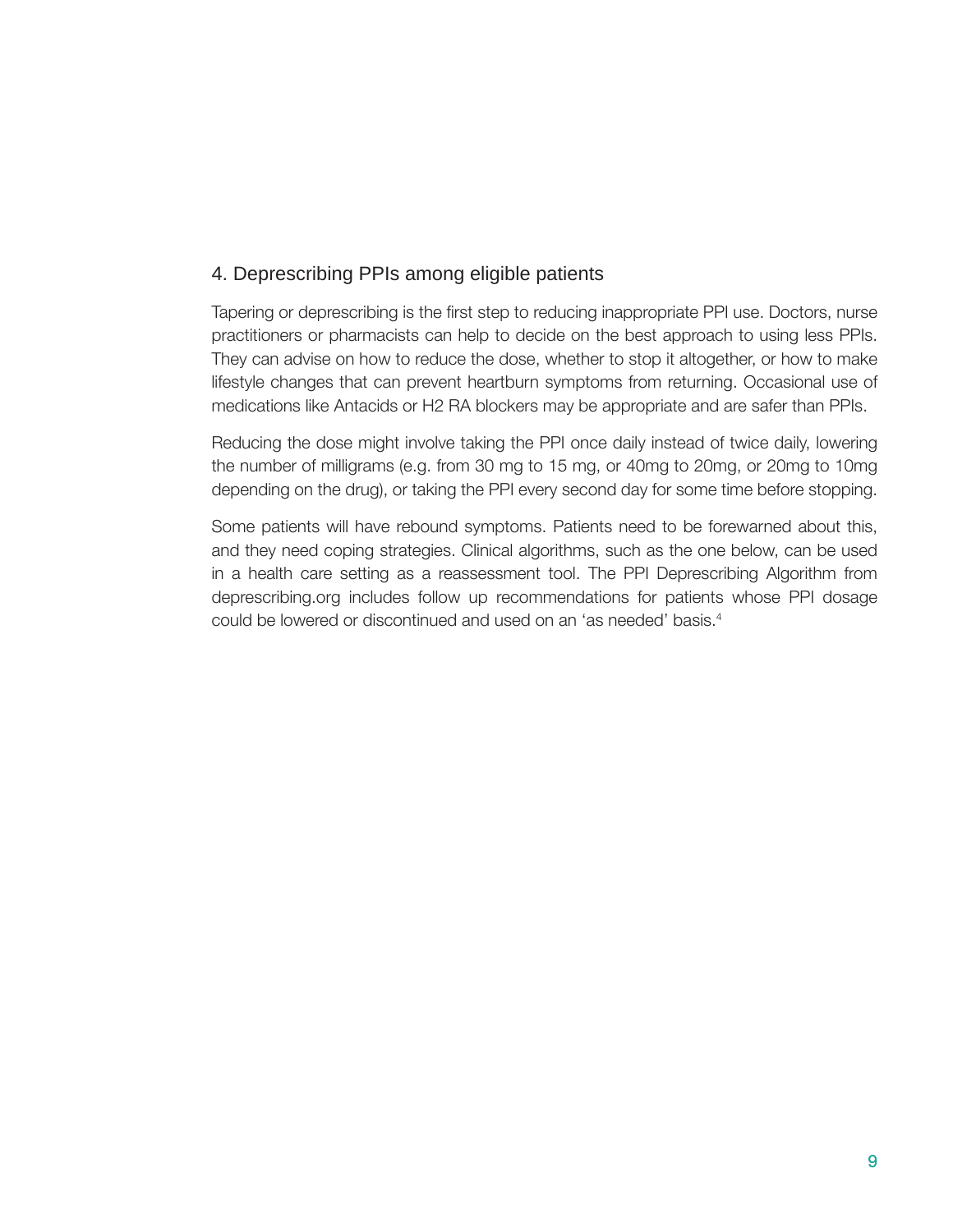#### deprescribing.org Proton Pump Inhibitor (PPI) Deprescribing Algorithm August 2018



**© Use freely, with credit to the authors. Not for commercial use. Do not modify or translate without permission.**  $\overline{6000}$ This work is licensed under a Creative Commons Attribution-NonCommercial-ShareAlike 4.0 International License. prescribing@bruyere.org or visit deprescribing.org for more information.

Farrell B, Pottie K, Thompson W, Boghossian T, Pizzola L, Rashid FJ, et al. Deprescribing proton pump inhibitors. Evidence-based clinical practice guideline. *Can Fam Physician* 2017;63:354-64 (Eng), e253-65 (Fr).

deprescribing.org



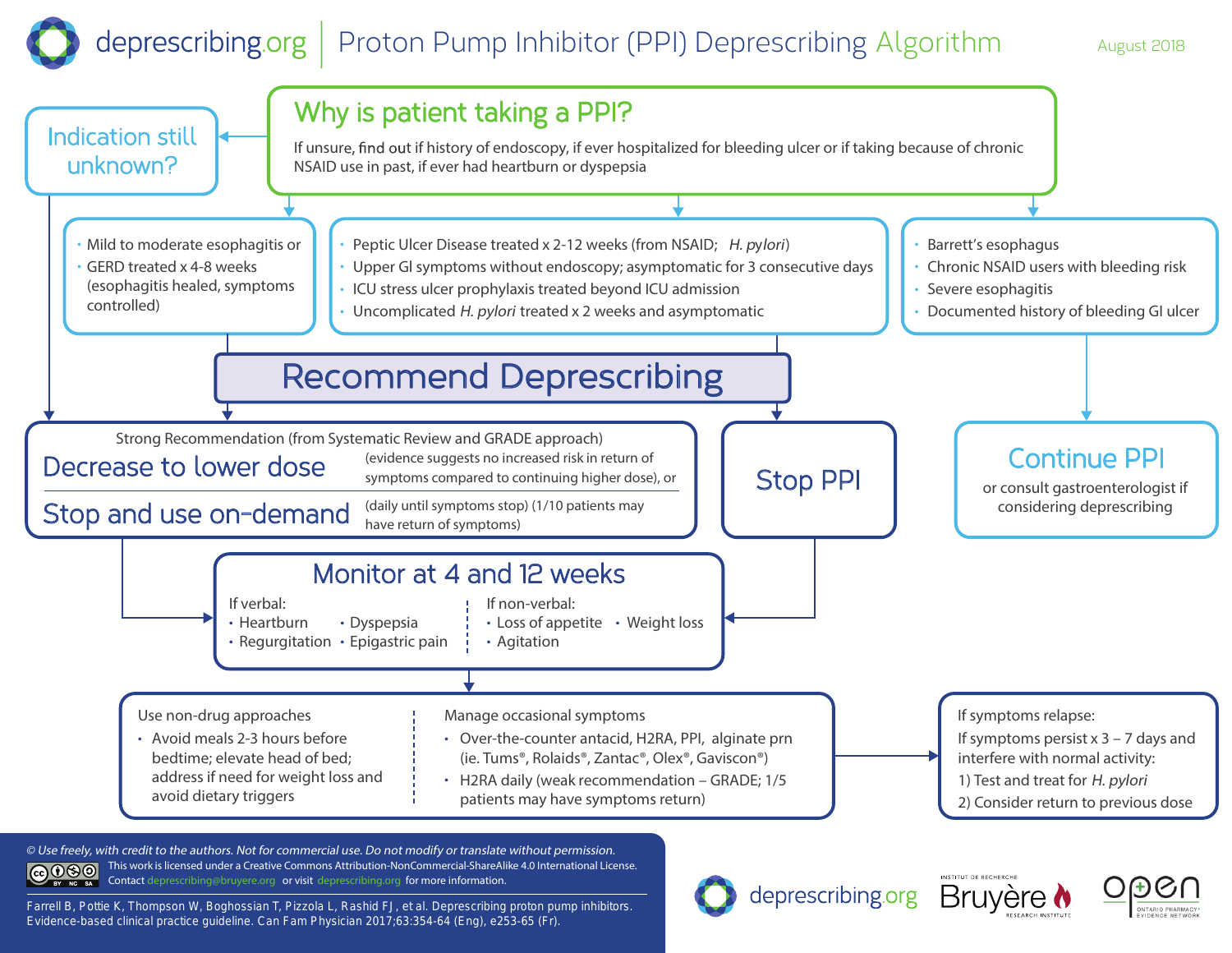#### deprescribing.org Proton Pump Inhibitor (PPI) Deprescribing Notes

### PPI Availability

| <b>Standard dose</b><br>(healing) (once daily)* | Low dose (maintenance)<br>(once daily) | Patients and/or caregivers may b<br>rationale for deprescribing (risks<br>not be necessary), and the depre                                                 |
|-------------------------------------------------|----------------------------------------|------------------------------------------------------------------------------------------------------------------------------------------------------------|
| $20 \text{ mg}^+$                               | $10 \text{ mg}^+$                      |                                                                                                                                                            |
| $20a$ or 40 <sup>b</sup> mg                     | $20 \,\mathrm{mg}$                     | PPI side effects                                                                                                                                           |
| $30 \text{ mg}^+$                               | $15 \text{ mg}^+$                      | When an ongoing indication<br>٠<br>outweigh the chance of ber<br>PPIs are associated with hig<br>$\bullet$<br>diarrhea, community-acquir<br>hypomagnesemia |
| $30c$ or 60 <sup>d</sup> mg                     | 30 <sub>mg</sub>                       |                                                                                                                                                            |
| 40 mg                                           | $20 \,\mathrm{mg}$                     |                                                                                                                                                            |
| 20 <sub>mg</sub>                                | 10 <sub>mg</sub>                       | Common side effects includ                                                                                                                                 |
|                                                 |                                        |                                                                                                                                                            |

### Legend

- a Non-erosive reflux disease **the set of the set of the set of the set of the set of the set of the set of the**<br>And use of the set of the set of the set of the set of the set of the set of the set of the set of the set of
- **b** Reflux esophagitis
- **c** Symptomatic non-erosive
- gastroesophageal reflux disease
- **d** Healing of erosive esophagitis **If verbal:**
- **+** Can be sprinkled on food

### Key

- **GERD** = gastroesophageal reflux disease
- NSAID = nonsteroidal anti-inflammatory GRADE = Grading of I drugs
- H2RA = H2 receptor antagonist

\* Standard dose PPI taken BID only **the stop of the stop** indicated in treatment of peptic ulcer caused by H. pylori; PPI should generally be stopped once eradication therapy **Example 2** and 2 and 12 weeks risk factors warrant continuing PPI (see guideline for details) **If non-verbal:**

Loss of appetite

Agitation

•

**SR** = systematic review **Use of the Second approximate** SR = systematic review **intervalsed by the construction of the systematic relations relationships relations of the construction of the construction of the construction of the construction of Manage occasional symptoms**

•

Epigastric pain

**GRADE** = Grading of Recommendations assessment, Development and Evaluation **the control of the Second Assessment**, Development and Evaluation

**© Use freely, with credit to the authors. Not for commercial use. Do not modify or translate without permission.** This work is licensed under a Creative Commons Attribution-NonCommercial-ShareAlike 4.0 International License. ெை Contact deprescribing@bruyere.org or visit deprescribing.org for more information. BY NO SA

Regurgitation

•

Farrell B, Pottie K, Thompson W, Boghossian T, Pizzola L, Rashid FJ, et al. Deprescribing proton pump inhibitors. Evidence-based clinical practice guideline. *Can Fam Physician* 2017;63:354-64 (Eng), e253-65 (Fr).

### Engaging patients and caregivers

lealing) (once daily)\* cow dose (maintenance) and a patients and/or caregivers may be more likely to engage if they understand the rationale for deprescribing (risks of continued PPI use; long-term therapy may not be necessary), and the deprescribing process

#### **PPI side effects**

- When an ongoing indication is unclear, the risk of side effects may outweigh the chance of benefit Chronic NSAID users with bleeding risk
- PPIs are associated with higher risk of fractures, C. difficile infections and diarrhea, community-acquired pneumonia, vitamin B12 deficiency and hypomagnesemia

•

Common side effects include headache, nausea, diarrhea and rash

#### Tapering doses (evidence suggests no increased risk in return of symptoms compared to continuing higher dose), or Stop Period Contract of the Contract of Tapering doses and the Contract of Tapering doses and the Contract of Tapering doses and the Contract of Tapering doses and the Contract of Tapering doses and the Contract of Taperin

- No evidence that one tapering approach is better than another
- Lowering the PPI dose (for example, from twice daily to once daily, or halving the dose, or taking every second day) OR stopping the PPI and using it on-demand are equally recommended strong options
- $\cdot$  Choose what is most convenient and acceptable to the patient

### On-demand definition

Daily intake of a PPI for a period sufficient to achieve resolution of the If symptoms persist x 3 – 7 days and Over-the-counter antacid, H2RA, PPI, alginate prn individual's reflux-related symptoms; following symptom resolution, the nedication is discontinued until the individual's symptoms recur, at which<br>
H2RA daily medication is discontinued until the individual's symptoms recur, at which point, medication is again taken daily until the symptoms resolve patients may have symptoms returns in the symptoms of  $\mathbb{R}^n$ 







or consult gastroenterologist if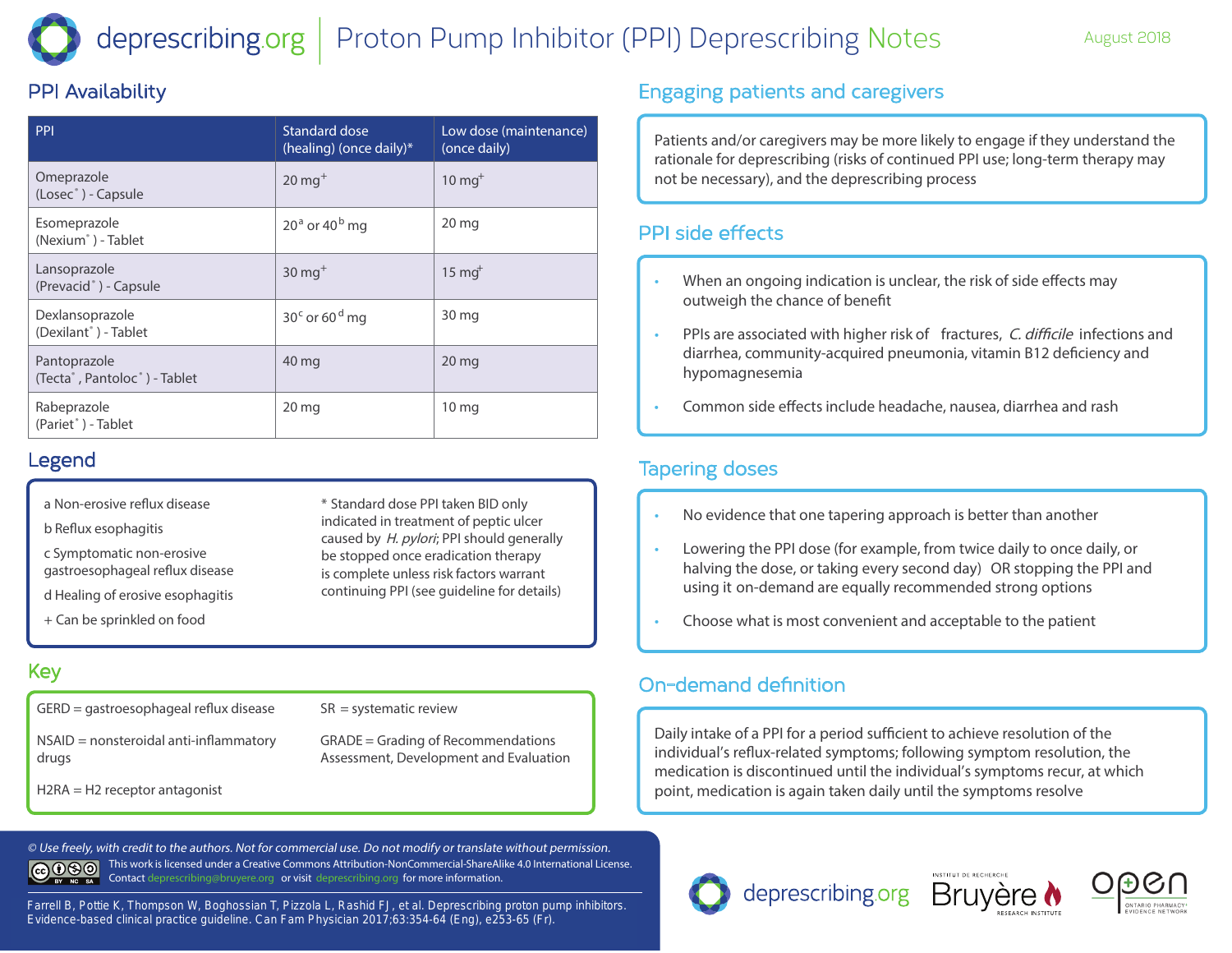

### **Measuring your performance**

#### **Choose a family of measures**

The following are common measures used to evaluate interventions to reduce unnecessary PPI prescription.

- 1) Outcome measures: the main improvement that you are trying to achieve.
	- a) For example: Percentage of active patients (lacking indication for ongoing PPI use), with current prescription for PPI of duration > 8 weeks.
- 2) Process measures: The measures to ensure that each aspect of the intervention is being carried out and delivered as intended.
	- a) Percentage of clinicians who received training around the intervention
	- b) Percentage of patients (whose charts were flagged) who engaged in discussion of risks of ongoing PPI use
	- c) Percentage of patients (whose charts were flagged) who were given an educational handout on risks of long-term PPI use
	- d) Percentage of patients (whose charts were flagged) who received follow-up contact at two or four weeks
- 3) Balancing measures: Any intervention may create new unintended consequences that need to be measured.
	- a) Will deprescribing require additional clinician time per patient visit? How will this additional time be measured? (If significant, consider having a nurse, registered practical nurse, pharmacist or physician assistant take on this task)
	- b) If a follow-up visit or phone contact is planned, how will this additional work be tracked? Who will do this? (Consider having a non-physician conduct this)
	- c) Could patients be required to buy over-the-counter antacids for symptomatic relief once the prescription (which may be paid by insurance) does not exist? How will this be followed, in order to see if it is a factor in success of deprescribing?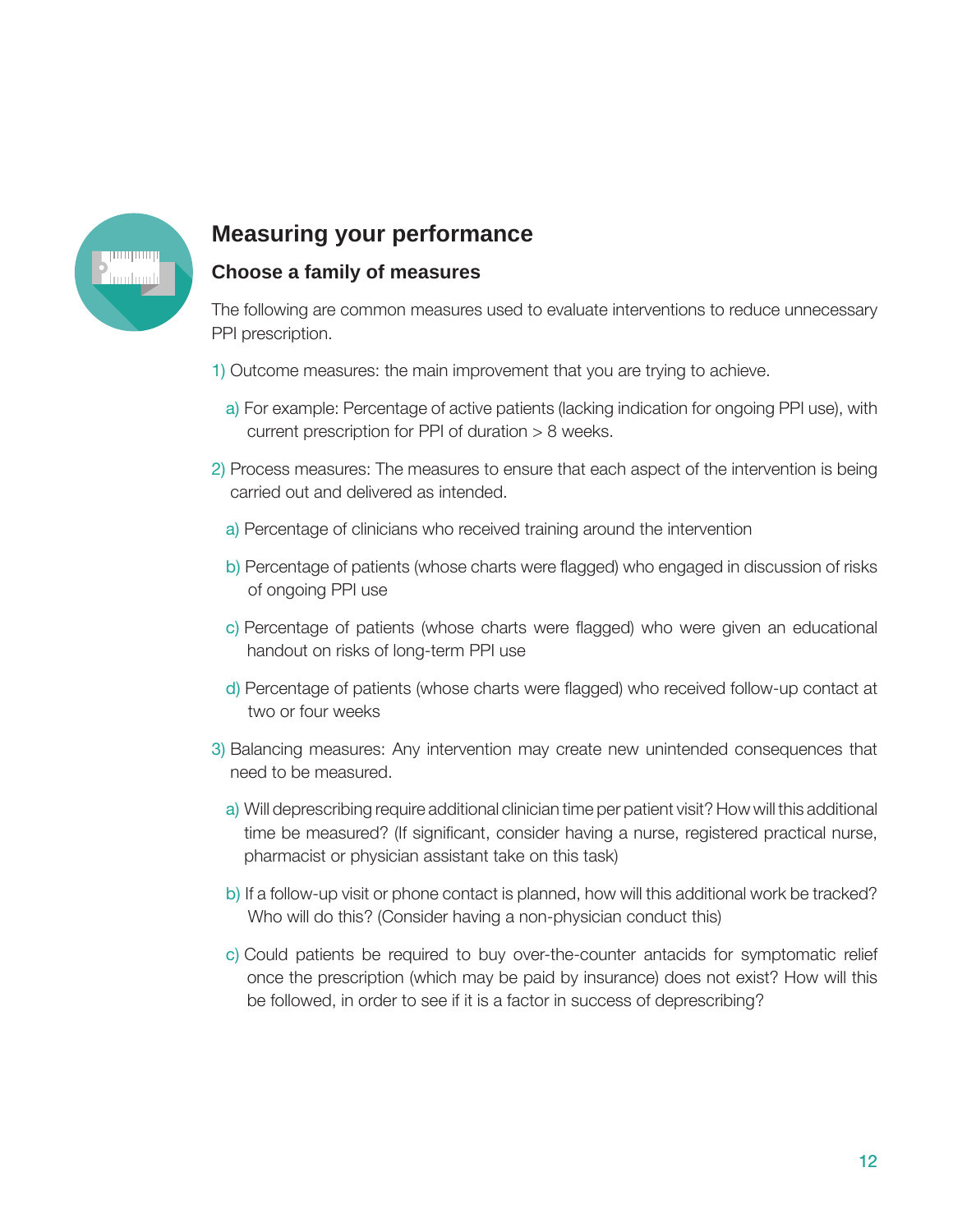#### **Determine a collection method**

There are many ways to identify patients on long-term PPI. Choose the one that suits your clinical setting.

- A) Electronic medical record:
	- a) Develop a search for active patients (those with a visit in the past 3 years) You may want to put an age restriction, eg  $> 18$ . (A)
	- b) Within group (A), search patients with current PPI in medication field, of duration  $> 8$ weeks (or longer duration if you wish, eg 6 months). (B)
	- c) Percentage of active adult patients on long-term PPI =  $(B/A) \times 100\%$
	- d) This audit can be repeated monthly and plotted on a graph to visualize the effect over time and response to interventions



### **Sustaining early successes**

Once the intervention to reduce PPI use has been implemented and refined resulting in some reduction in inappropriate long-term PPI use, there are several important ways to help sustain this performance:

- a) Indication for appropriate PPI use should become standard in the clinic. This information should be provided to all new clinicians and trainees joining the clinic. Posters listing these indications can be posted in lunchrooms or clinician office space.
- b) If a standardized phone assessment tool is developed for AHPs to use, each new AHP should learn the tool as a standard part of their orientation.



### **Patient resources**

*[Treating heartburn and gastro-esophageal reflux \(GERD\)](https://choosingwiselycanada.org/heartburn-gerd-ppi/),* Choosing Wisely Canada.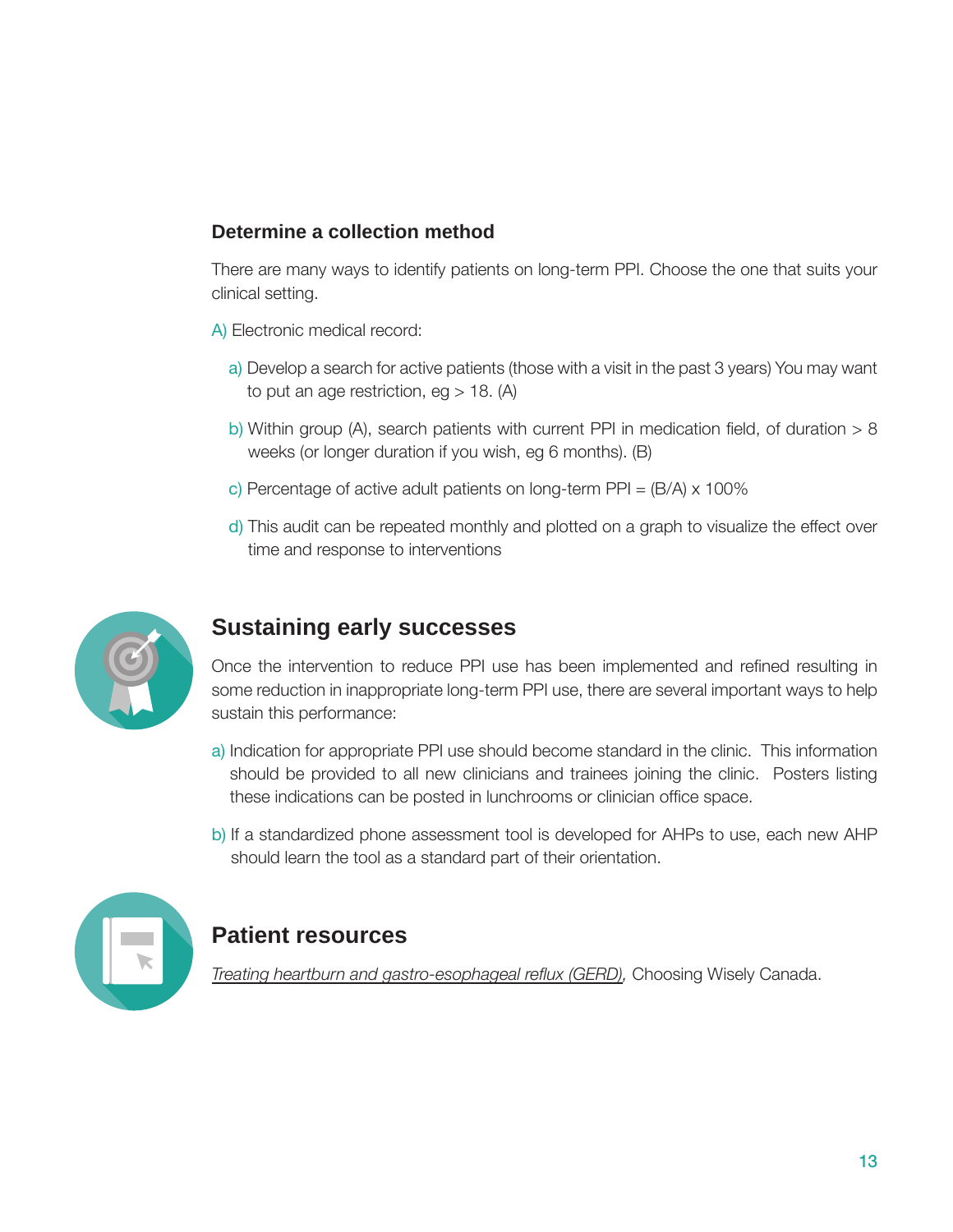

#### **References**

- 1) RxFiles Newsletter. Approaches for stopping or dose reduction of PPIs in those who may not need lifelong treatment. Access online20 Feb, 2016 at [http://www.rxfiles.ca/rxfiles/](http://www.rxfiles.ca/rxfiles/uploads/documents/PPI-Deprescribing-Newsletter.pdf) [uploads/documents/PPI-Deprescribing-Newsletter.pdf](http://www.rxfiles.ca/rxfiles/uploads/documents/PPI-Deprescribing-Newsletter.pdf)
- 2) Benmassaoud A, McDonald E, Lee T. Potential harms of proton pump inhibitor therapy: rare adverse effects of commonly used drugs. CMAJ: Decisions. 2015 Nov 23; 1-6.
- 3) Walsh K, Kwan D, Marr P, Papoushek, Lyon KW. Deprescribing in a Family Health Team: A pilot study of chronic proton pump inhibitor (PPI) use. March 2016. Journal of Primary Health Care. In Print.
- 4) Farrell B, Pottie K, Thompson W, Boghossian T, Pizzola L, Rashid J, Rojas-Fernandez C, Walsh K, Welch V, Moayyedi P. (2015). Evidence-based clinical practice guideline for deprescribing proton pump inhibitors. Canadian Family Physician. 2017 May; 63(5):354- 364.

#### **QI resources:**

- 1) Health Quality Ontario, QI Tools & Resources <https://quorum.hqontario.ca/en/Home/QI-Tools-Resources/QI-Essentials>
- 1) Institute for Healthcare Improvement, Model for Improvement <http://www.ihi.org/resources/Pages/HowtoImprove/default.aspx>